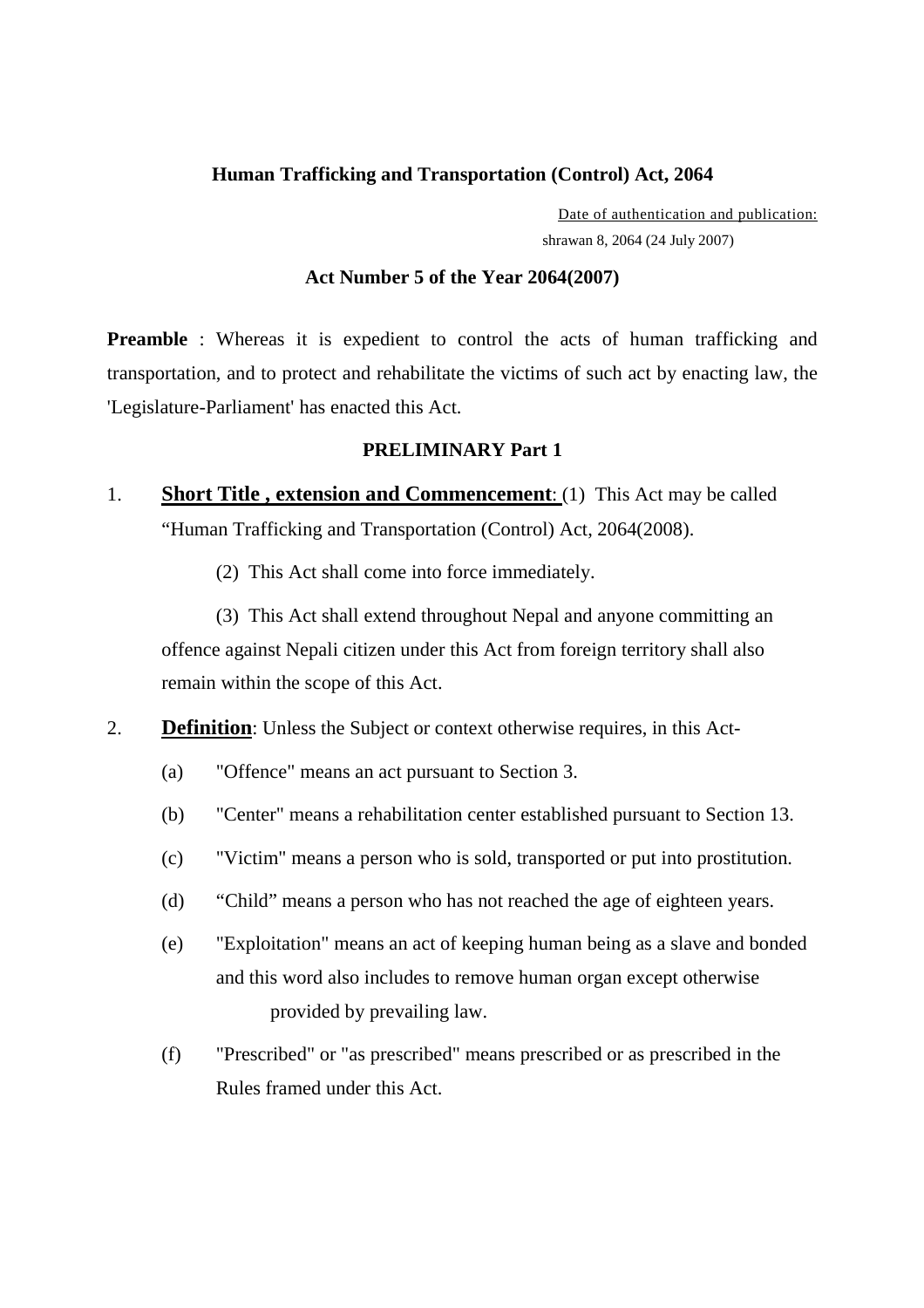# **Part 2**

# **PROVISION OF OFFENCE AND INVESTIGATION**

## 3. **Human beings not to be trafficked and transported**: (1) No one shall

commit or cause to commit human trafficking and transportation.

 (2) If anyone commits an act under Subsection (1), that shall be deemed to have committed an offence under this Act.

- 4. **Acts considered as Human Trafficking and Transportation**: (1) If anyone commits any of the following acts, that shall be deemed to have committed human trafficking:
	- (a) To sell or purchase a person for any purpose,
	- (b) To use someone into prostitution, with or without any benefit,
	- (c) To extract human organ except otherwise determined by law,
	- (d) To go for in prostitution.

 (2) If anyone commits any of the following acts, that shall be deemed to have committed human transportation:

- (a) To take a person out of the country for the purpose of buying and selling,
- (b) To take anyone from his /her home, place of residence or from a person by any means such as enticement, inducement, misinformation, forgery, tricks, coercion, abduction, hostage, allurement, influence, threat, abuse of power and by means of inducement, fear, threat or co-ercion to the guardian or custodian and keep him/her into ones custody or take to any place within Nepal or abroad or handover him/her to somebody else for the purpose of prostitution and exploitation.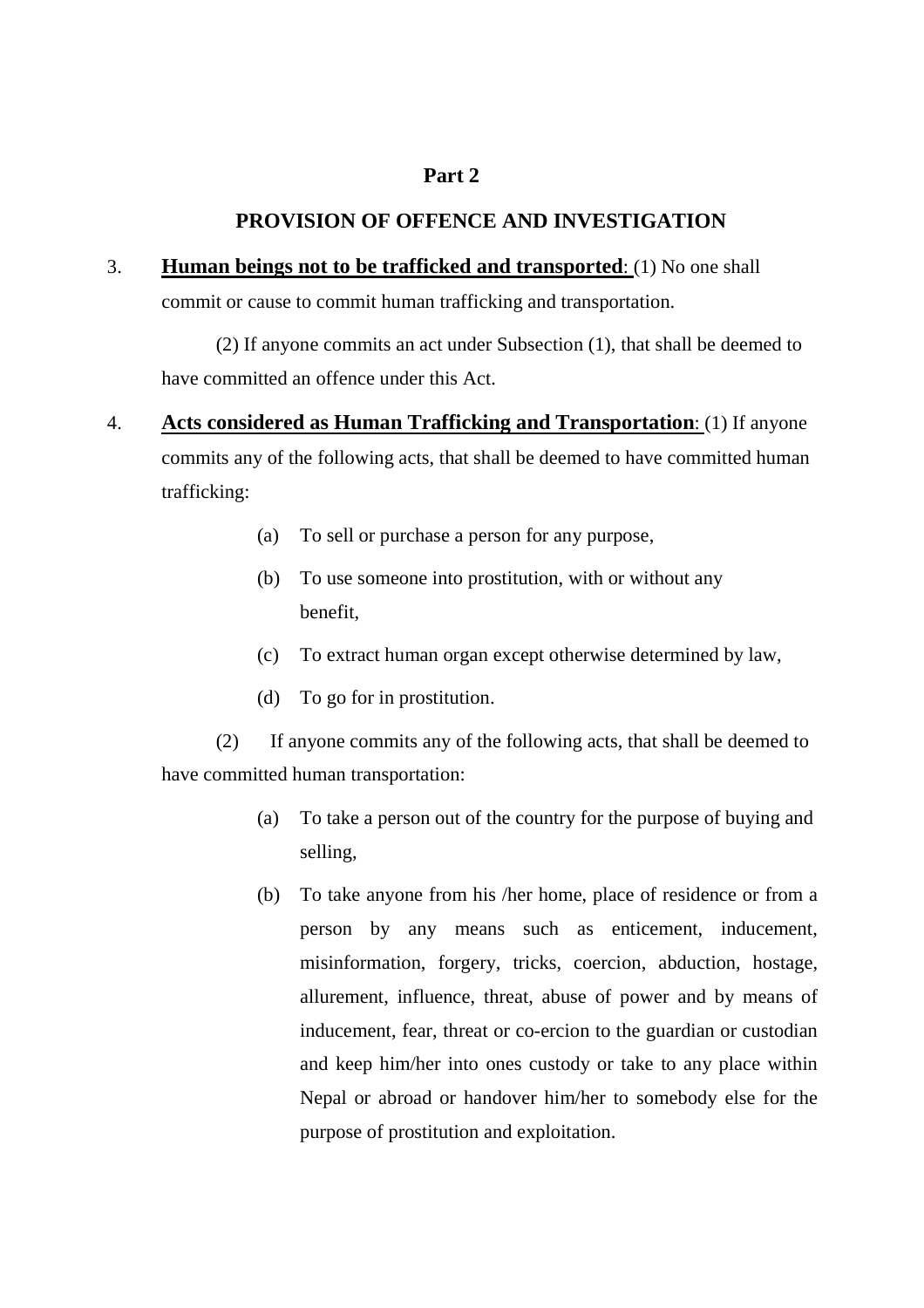5. **Reporting:** (1) If anyone knows that the offence under Section 3 of this Act is being committed or may be committed, he/she may report to the nearest police office.

 (2) If the person who reports under Sub-section (1) puts written request to remain unnamed, the police office which registers the report should maintain his/her confidentiality.

6. **Certifying the statement**: (1) If the person reporting under Section 5 is a victim, the police office should take the statement immediately and the victim shall be taken to the nearest district court to certify the statement as soon as possible.

 (2) If a police office brings to certify a statement under Sub-section (1), the district judge, notwithstanding anything contained in the prevailing law and even if the offence related with that statement does not fall within the jurisdiction of that district court, shall certify the statement after reading it aloud and noting whether there is difference or not in the statement.

 (3) If the statement of the victim is certified under Subsection (2), the court can take the certified statement as evidence even if the victim does not appear in the court in the course of further court proceeding.

- 7. **Arrest and investigation**: (1) If any act considered to be an offence under this Act is being committed or may be committed or attempted in a house, land, place or a vehicle, and if there is a chance the offender will escape or evidence relating to the offence will disappear or be destroyed if immediate action is not taken; notwithstanding anything contained in the existing law, a police officer of the rank Sub-inspector or higher may prepare a report and carry out any of the activities listed below at any time:
	- (a) To enter, search or seize such house, land, place or vehicle.
	- (b) To break or open windows or doors in order to carry out the necessary activities in case he/she faces obstruction and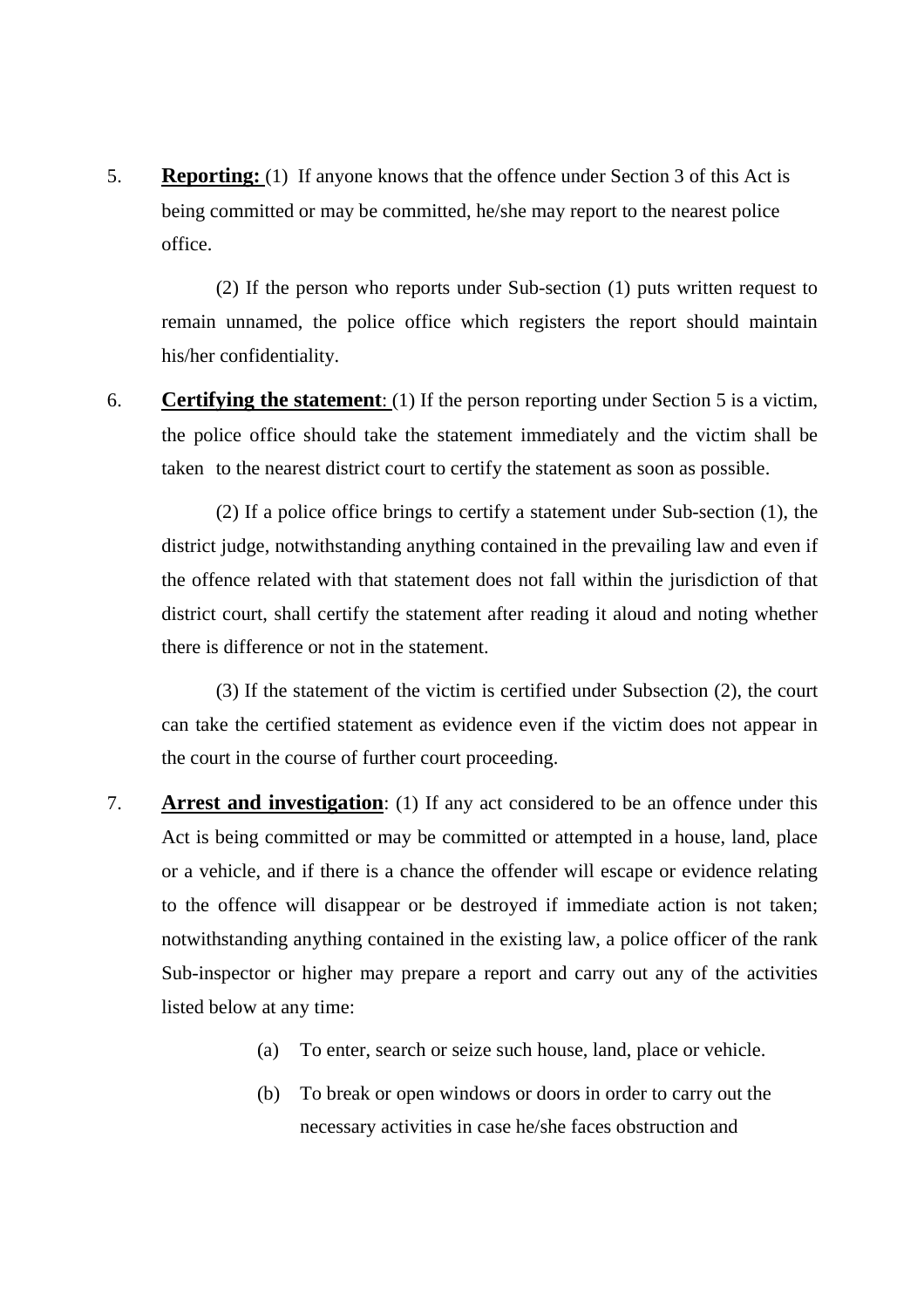opposition in performing the duties,

(c) To arrest or take body search of a person engaged in such activity without an arrest warrant,

(d) To seize and take in custody of the evidence found in such house, land, place or vehicle.

 (2) While carrying out such activity under Sub-section (1), police personnel shall, if possible, identify representatives of local bodies or otherwise those present at the time of activity as witnesses and provide a copy of the details of the activity to the owner of the house, land, place or vehicle.

- 8. **Prosecution in custody**: Notwithstanding anything contained in the prevailing law, and except to the offence under Clause (d) of Sub-section (1) of Section 4, the court shall keep the accused in custody while prosecuting cases on other offences that fall under Section 4.
- 9. **Burden of proof**: Notwithstanding anything contained in the prevailing law, a person accused of an offence under this Act shall provide evidence proving that he/she did not commit the offence.
- 10. **Right to keep separate Law Practitioner**: If a victim wishes to keep an additional law practitioner to represent his/her case during court hearings, he/she has the right to be represented by a separate law practitioner for an offence under this Act.
- 11. **Provision of Translator and Interpreter** : If the working language used by the concerned court and office in dealing with an offence under this Act is not understandable by the victim, he/she may manage for the translator or interpreter with the permission of the court.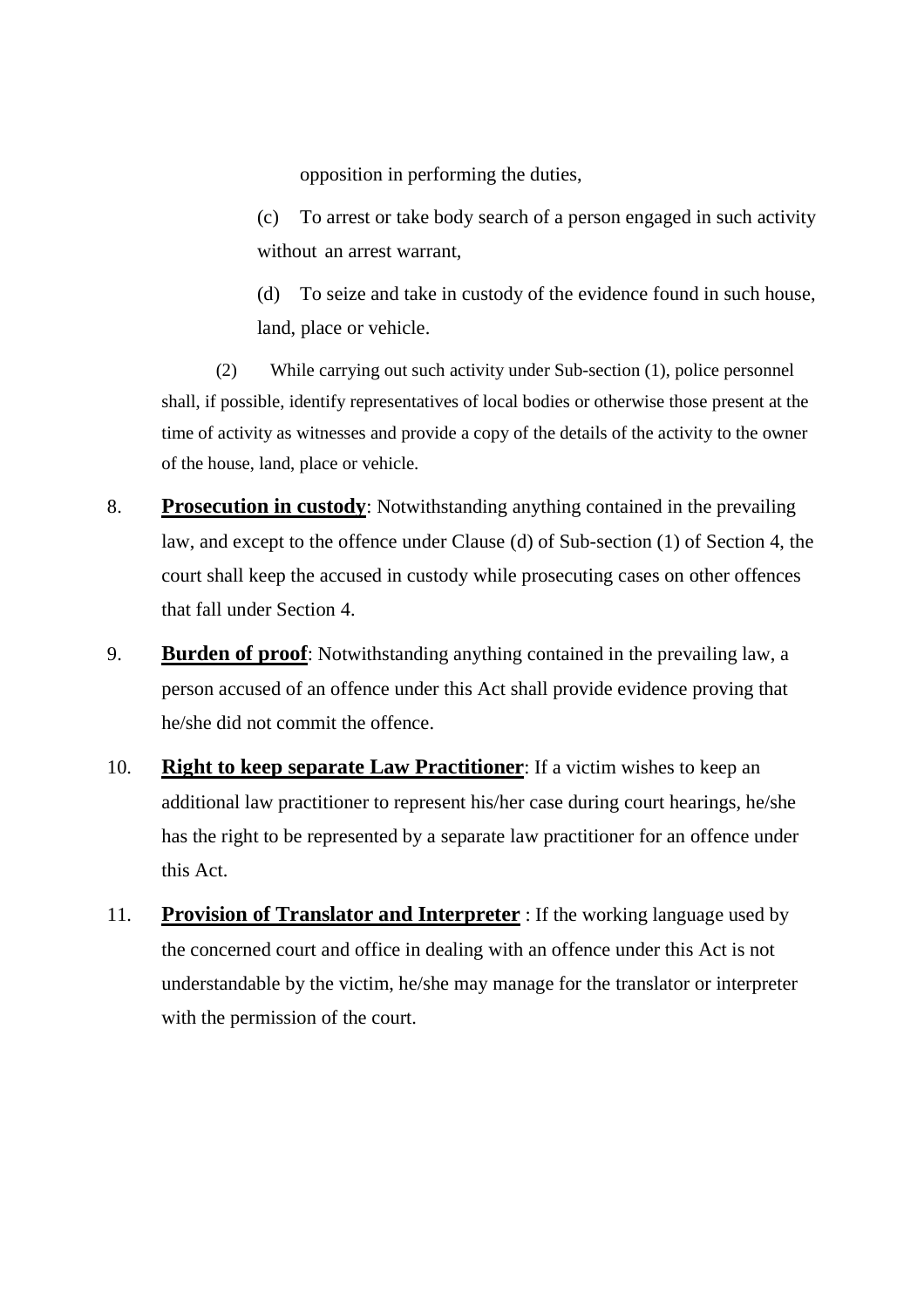#### **Part 3**

## **PROVISION OF RESCUE, REHABILITATION AND RECONCILIATION**

- 12. **Act related to Rescue**: Nepal government shall manage for the rescue of any Nepali citizen sold in the foreign land.
- 13. **Rehabilitation Center**: (1) Nepal government shall establish necessary rehabilitation centers for physical and mental treatment, social rehabilitation and family reconciliation of the victim.

 (2) Any organization can obtain permission as prescribed to establish and run rehabilitation center to address the objectives under Sub-section (1). Nepal government shall make regular and effective monitoring of that organization and rehabilitation center established by it.

 (3) Nepal government may provide economic support as well as other assistance, as prescribed, to the center run under Sub-section (2).

 (4) Center shall manage for the social rehabilitation and family reconciliation of the person stationed at the Center.

 (5) Center shall manage for the medical treatment and consultation service and facility to the victims.

 (6) No one shall make the victim in the Center engage in any work against his/her wish.

 (7) Management, operation standard, monitoring of the rehabilitation center, skillful training and employment, rehabilitation, family reconciliation shall be carried out as prescribed.

14. **Rehabilitation Fund**: (1) Nepal government shall establish a rehabilitation fund for operation of the rehabilitation center established under Sub-section (1) of Section 13.

(2) The fund established under the Sub-section (1) shall receive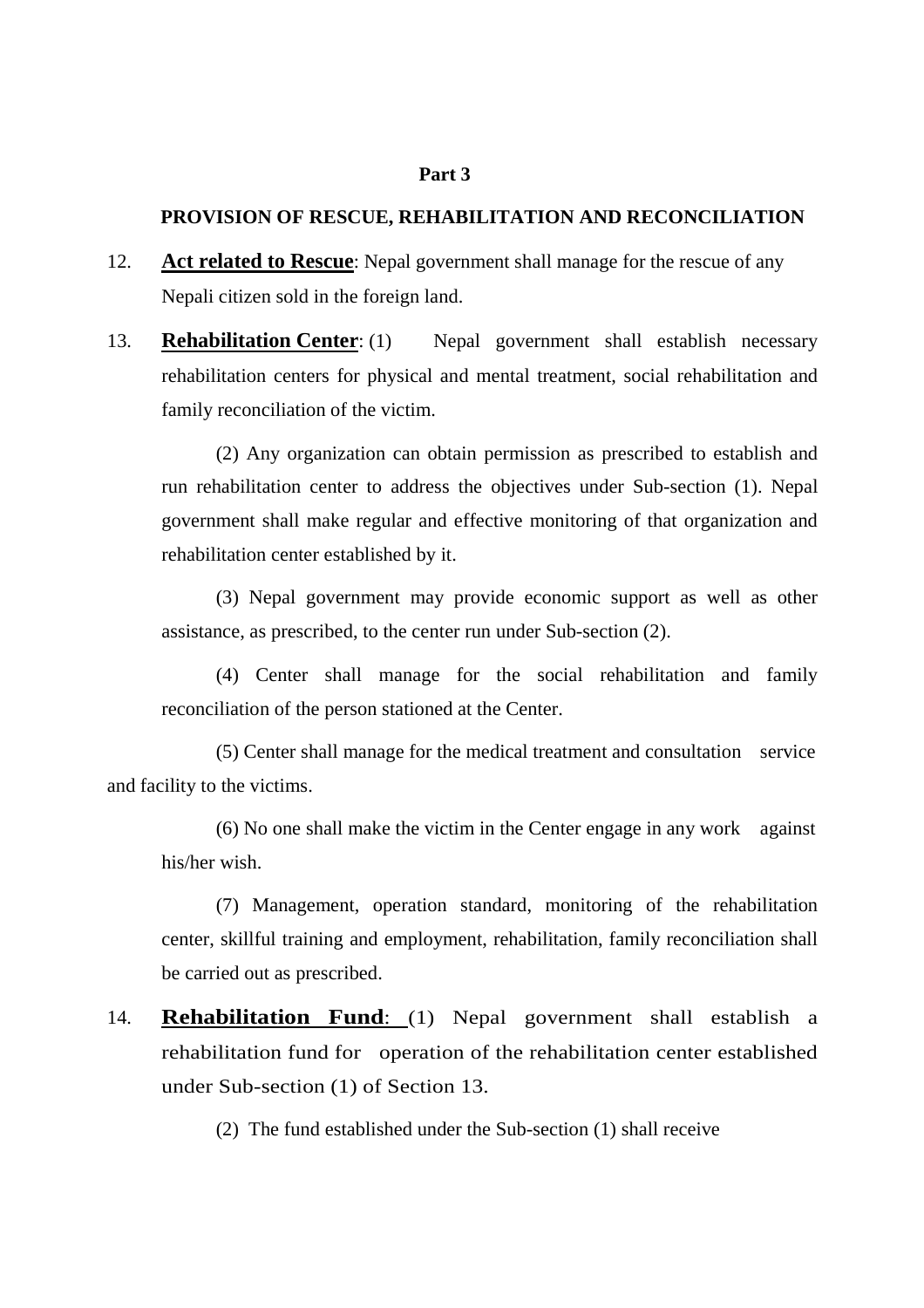contributions as follows:

- (a) Funding received from Government of Nepal,
- (b) Funding received from national and international organizations, and individuals,
- (c) Half of the amount received as fines under Section 15.

 (3) Management and operation of the rehabilitation fund shall be as prescribed.

### **Part 4**

## **PROVISION OF PUNISHMENT AND COMPENSATION**

- 15. **Punishment**: (1) Any person who commits an offence as prescribed under Section 3 shall be punished as follows:
	- (a) Twenty years imprisonment and a fine of Two Hundred Thousand Rupees for selling or buying a human being,
	- (b) Ten years to Five years imprisonment and a fine of Fifty Thousand Rupees to One Hundred Thousand Rupees for forcing into prostitution, with or without financial benefit,
	- (c) 10 years imprisonment and a fine of Rs Two Hundred Thousand to Five Hundred Thousand Rupees for extracting human organ except otherwise determined by law,
	- (d) One month to three months imprisonment and a fine of Two Thousand Rupees to Five Thousand Rupees for a person engaged in prostitution.
	- (e) For a person who is involved in transportation of human being for the purpose of buying, selling and engaging some one in prostitution-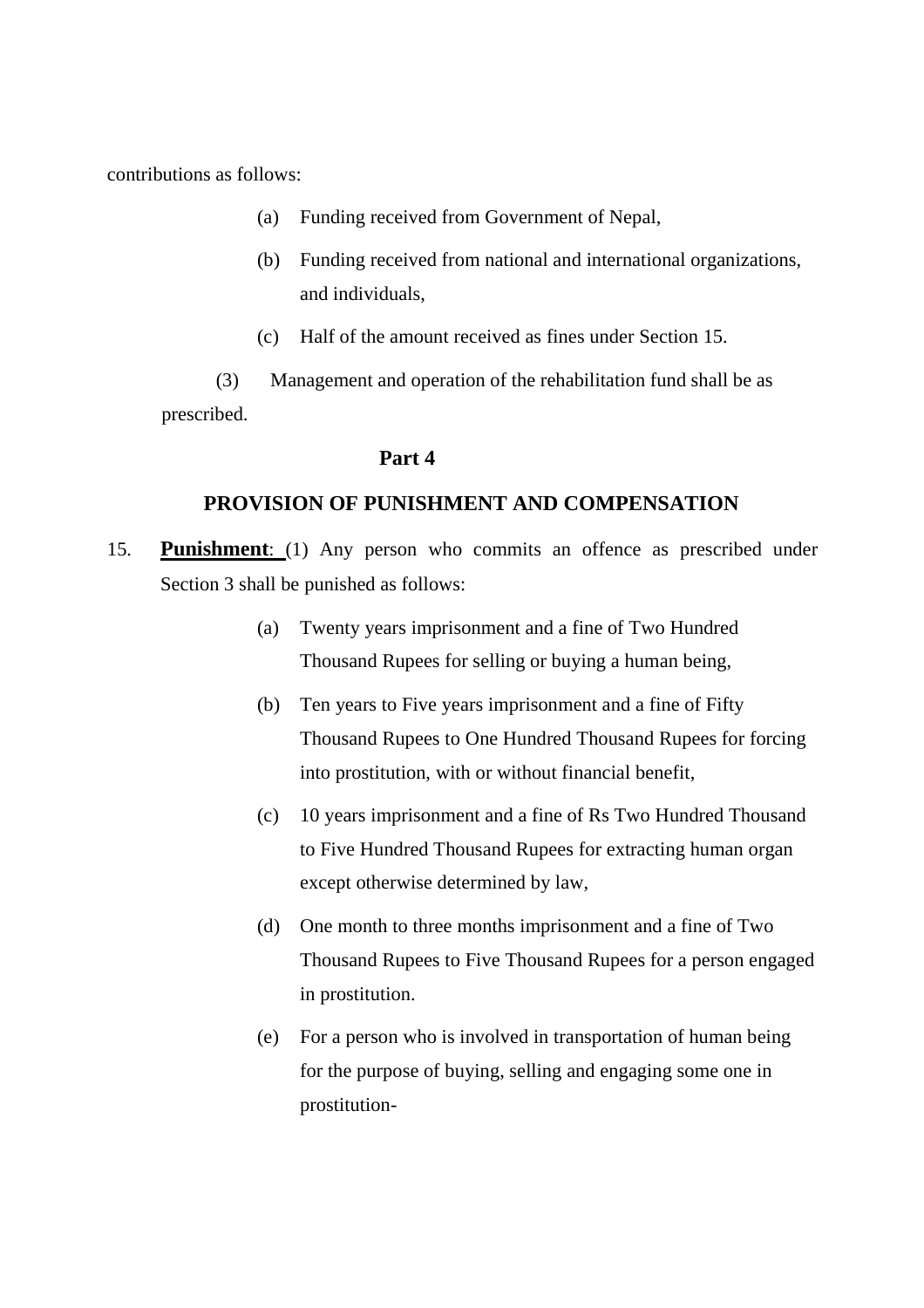(1) Ten years to Fifteen years imprisonment and a fine of Fifty Thousand Rupees to One Hundred Thousand Rupees for taking a person out of the country.

 Fifteen years to Twenty years imprisonment and a fine of One Hundred Thousand Rupees to Two Hundred Thousand Rupees for taking a child out of the country.

(2) Ten years of prison and a fine of Fifty Thousand Rupees to One Hundred Thousand Rupees for taking a person from one place to another place within the country.

 Ten years to Twelve years imprisonment and a fine of One Hundred Thousand Rupees for taking a child from one place to another place within the country.

- (f) One years to two years of imprisonment for taking a person from one place to another place within the country, and two years to five years of prison for taking out of the country for the purpose of exploitation under Clause (b) of Sub-section (2) of Section 4.
- (g) Except otherwise written in clause (e) and (f), seven years to ten years of prison for a person committing an offence under clause (b) of Subsection (2) of Section 4.
- (h) The person engaged in provocation, conspiracy and attempt of an offence of human trafficking or transportation or an abettor of that offence shall get half out of full punishment envisioned for that offence.

(2) Notwithstanding anything written in Sub-section (1), the punishment in the following matters shall be as follows:

(a) If same person is involved in buying or selling and forcing into prostitution, with or without any benefit; he/she shall be liable for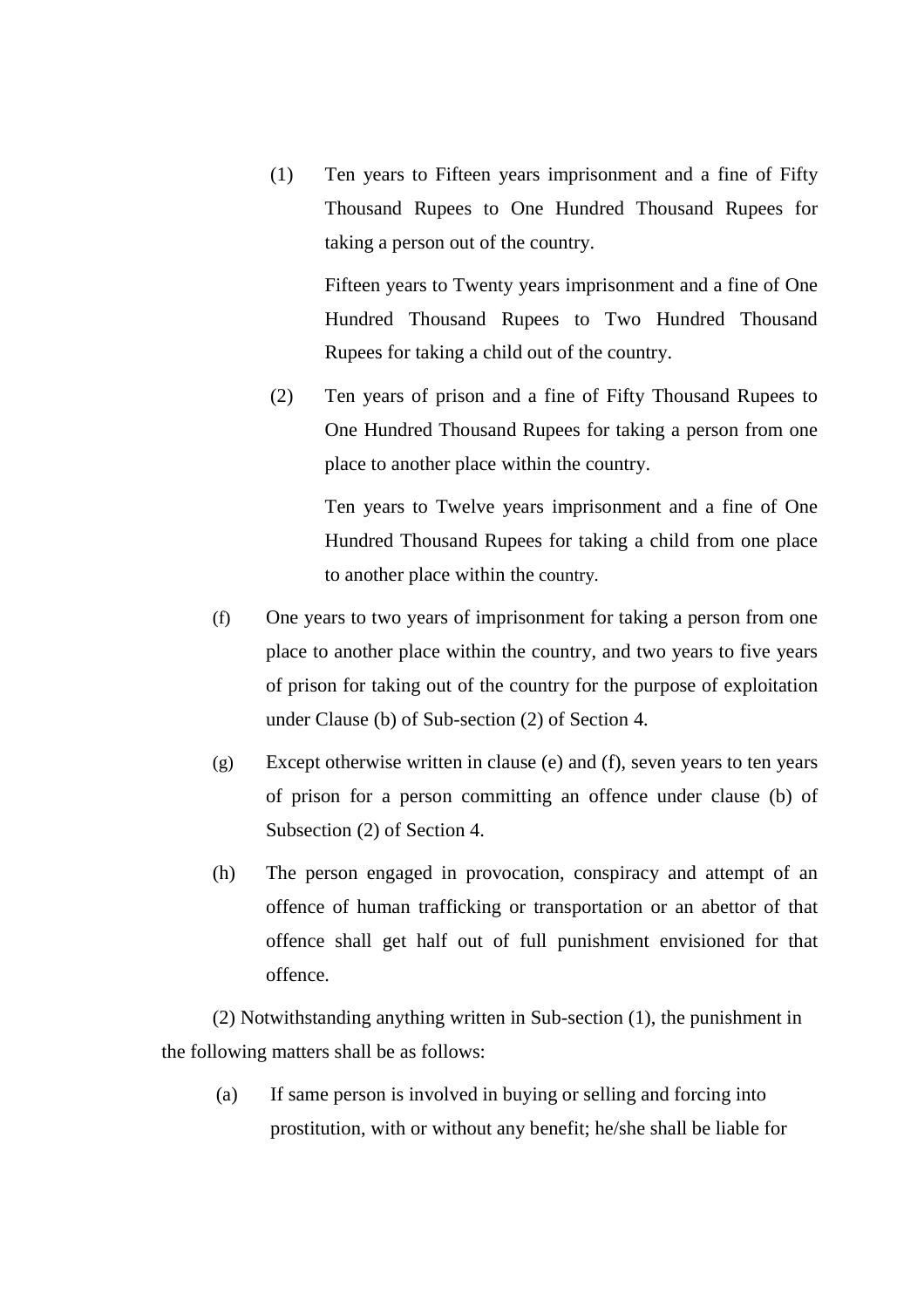punishment under both offences,

- (b) If same person is involved in buying or selling or forcing into prostitution, with or without any benefit, and in an offence under Clause (b) of Sub-section (2) of Section 4, he/she shall be liable for punishment under both offences,
- (c) Notwithstanding anything mentioned in Clause (b), if same person is involved in an offence under Clause (b) of Sub-Section (2) of Section 4 and in transporting a human being from one place to another place within Nepal or outside the country for the purpose of buying, selling or forcing into prostitution, with or without any benefits; he/she shall be liable for separate punishment for each offence.

(3) If an offence under Section 3 is committed by person holding a public post; in addition to the regular punishment for that offence, he/she shall be liable for Twenty five 25 percentage additional punishments.

 (4) If anyone commits an offence under Section 3 with a person under protection or guardianship or if the victim is relative of the offender as incorporated in the Chapter of Incest in civil code , he/she is shall be liable for ten percentage additional punishment besides regular punishment under this Act.

(5) If anyone commits an offence under Section 3 repeatedly, for every offence he/she shall le liable for it additional one-fourth punishment in addition to the regular punishment.

(6) If, in the course of proceeding of the case, a person involved in reporting the offence under Section 5 of this Act gives contrary statement to that of the statement giver earlier or if he/she does not appear before the court on its notice or does not assist to the court, shall be liable for three months to one year of imprisonment.

16. **Exemption from Punishment**: If a person knows or there is reasonable ground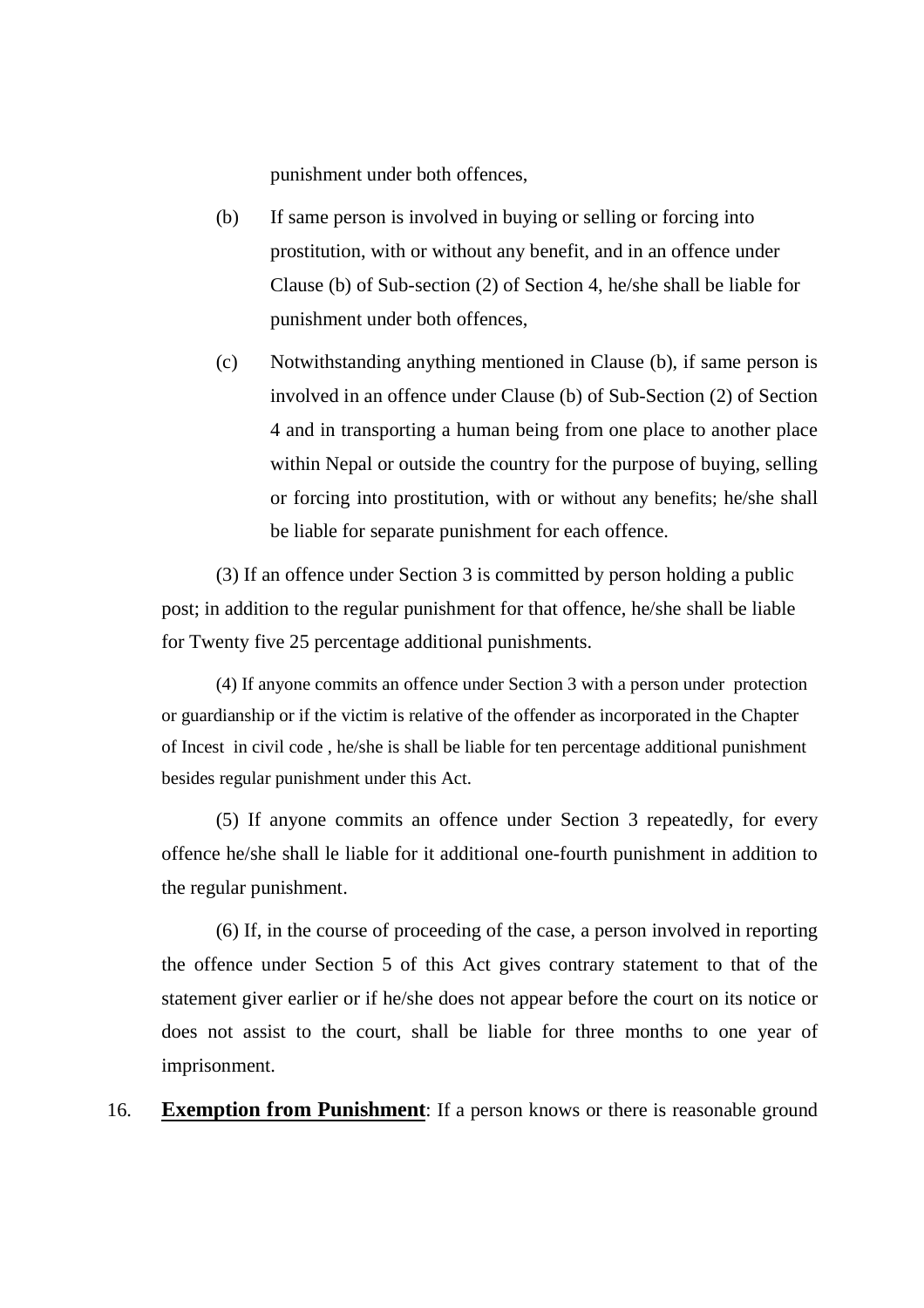to believe that he/she is being bought, sold or engaged in prostitution or taken for the same and he/she does not get help to get rid of from those acts or somebody creates obstacle or stops or takes into control or uses force, in such case, if he or she believes that it is impossible to get rid of from such control and on such faith the perpetrator happens to be killed or injured in the course of release, such person shall not be liable for any punishment notwithstanding anything in the prevailing law.

17. **Compensation**: (1) A court shall issue order to provide compensation to the victim which shall not be less than half of the fine levied as punishment to the offender

 (2) If the victim dies before receiving the compensation under Sub-Section (1) and if he/she does have children below the age of 18, the children shall receive the compensation. If the victim does not have any children, the dependant parents shall receive the compensation.

 (3) If there are no dependant parents and minor children to receive compensation under Sub-Section (2), the amount should be accrued in the Rehabilitation Fund.

## **Chapter – 5**

## **Miscellaneous**

18. **Seizure of Property**: (1) Any movable or immovable property acquired as a result of an offence under this Act shall be seized.

 (2) If it is proved that anyone uses or provides to use any house, land or vehicle for any offence under this Act, that house, land or vehicle shall be seized.

19. **Award:** (1) If anyone is rescued or a person involved in an offence is arrested based on the reporting of an offence under this Act or giving notice that an offence is going be committed; the informant shall be given, from Rehabilitation Fund established under Section 14, ten percent of the fine levied as punishment under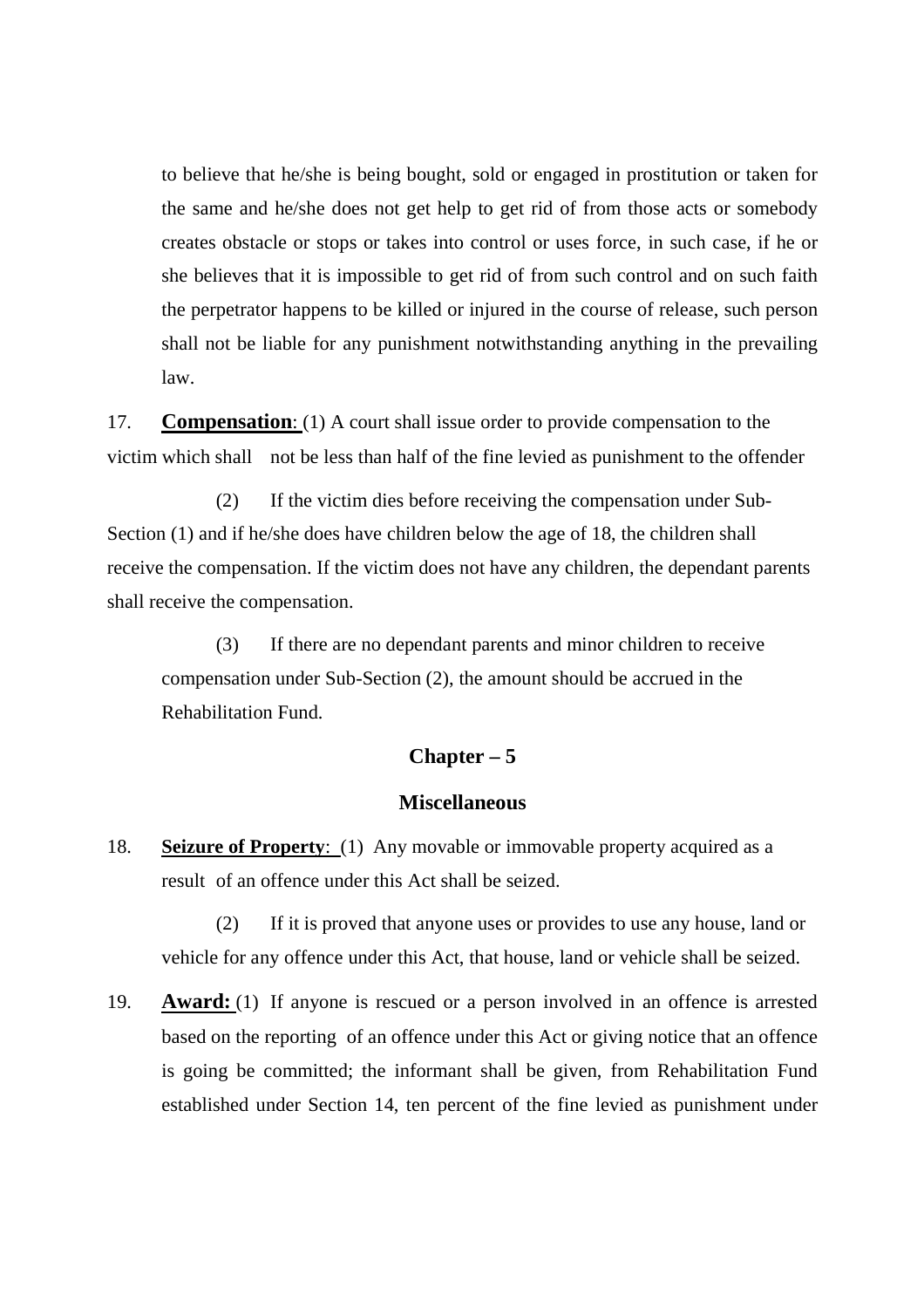Section 15 as an incentive .

 (2) If there is more than one informant giving information under Sub- Section (1), the incentive amount shall be distributed proportionately.

- 20. **Confidentiality of the informant**: The name and address of the informant and the details provided by the informant under Sub-Section (1) of Section 19 shall be kept confidential.
- 21. **Exemption from penalty**: (1) If an accused charged of committing an offence under this Act accepts an offence and co-operates the police, public prosecutor or court to collect evidence and arrest other accused or abettor, and if he/she has committed the offence for the first time, court can reduce the punishment up to twenty five percent so prescribed for that offence.

 Provided that, if the assistance is not proved by the evidence or he/she gives statement against the support provided to the police or prosecutor, a case may be registered notwithstanding anything in the prevailing laws.

 (2) Notwithstanding anything contained in Sub-Section (1), there shall be no reduction in claimed punishment, pursuant to this section, in the following conditions:

- (a) To provide exemption in punishment to the principal accused,
- (b) If the case involved is trafficking or transportation of a child,
- (c) If exemption in the punishment has already been provided.
- 22. **Claim of offence against moral turpitude**: While framing a charge sheet before the court for an offence under this Act, the concerned public prosecutor may claim that accused have committed an offence against moral turpitude.
- 23. **Formation of a Committee**: (1) Nepal government may form a National Committee and necessary District Committees as prescribed to coordinate the activities of government bodies and non-governmental organizations working to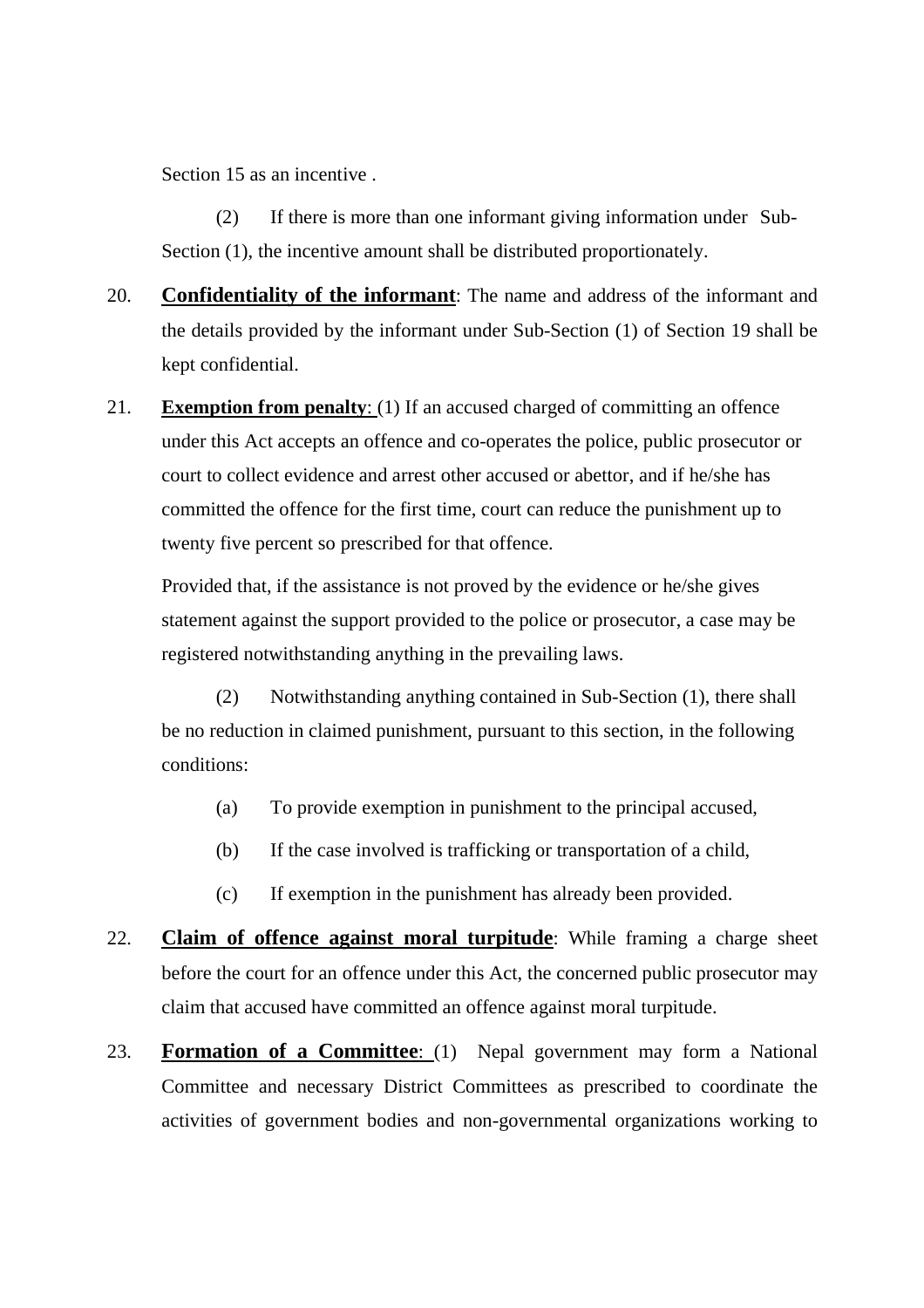rehabilitate victims and control the offence under this Act.

 (2) The functions, duties and powers of the committee formed under Sub-Section (1) shall be as prescribed.

- 24. **Punishment for obstruction**: Anyone obstructing an investigation of an offence under this Act shall be fined up to Ten Thousand Rupees.
- 25. **Prohibition against disseminating confidential information**: (1) Without the consent of the victim, no one shall publish or broadcast the real name, photograph or any information which is detrimental to his/her character.

 (2) Any person who publishes or broadcasts the name, photograph or other information pursuant to Sub-Section (1) shall be subjected to a fine of Rs Ten Thousand to Twenty Five Thousand Rupees.

26. **Security**: If a person provides reasonable ground and requests the nearest police office for security against any type of retaliation for reporting to the police under Section 5 or providing statement on court or remaining as a witness, that police office should provide any or all of the following protection measures to him/her:

> (a) To provide security during traveling in course of attending case proceeding in the court,

- (b) To keep or cause to keep under police protection for a certain period,
- (c) To keep at rehabilitation center.
- 27. **In camera court proceedings**: (1) Court proceeding and hearing of an offence under this Act shall be conducted in In-Camera.

 (2) Only parties to the proceeding, their attorneys or other non-parties permitted by the court may enter to the court during the proceeding and hearing under Sub-section (1).

28. **Government to be the Plaintiff** : Government of Nepal shall be the plaintiff in all cases filed under this Act, and such case shall be deemed to be included in